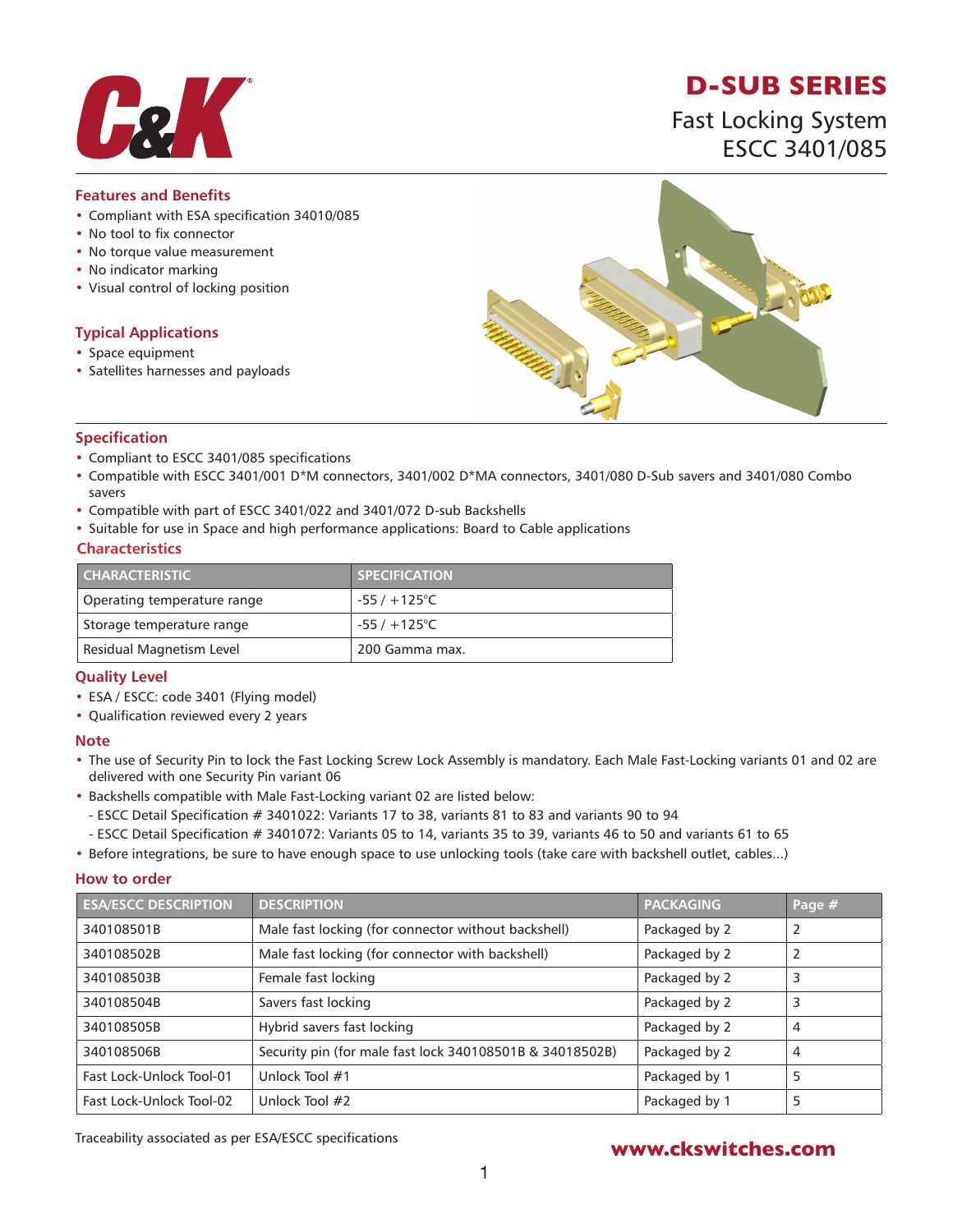## **MALE FAST LOCKING - 340108501B (FOR CONNECTOR WITHOUT BACKSHELL)**









- Locking force: 15N max
- Kit consists of 1 male fast lock and 1 security pin
- Order 2 per connector

C&K Part Number: **C115366-2391** ESA/ESCC Description: **340108501B**

| <b>COMPONENT</b>    | <b>MATERIAL</b>          | <b>FINISH</b>                                               |
|---------------------|--------------------------|-------------------------------------------------------------|
| Body and Staple     | Copper alloy             | 0.7 $\mu$ m min. Gold over 0.1 $\mu$ m min. Copper underlay |
| <b>Button</b>       | Stainless Steel type 303 | Passivated                                                  |
| Inner Clip & Spring | Beryllium Copper         |                                                             |
| Security Pin        | Copper alloy             | 1.27 $\mu$ m min. Gold over 1 $\mu$ m min. Copper           |

## **MALE FAST LOCKING - 340108502B (FOR CONNECTOR WITH BACKSHELL)**







- Locking force: 15N max
- Kit consists of 1 male fast lock and 1 security pin
- Order 2 per connector

C&K Part Number: **C115366-2392** ESA/ESCC Description: **340108502B**

**2.4±0.2**

| <b>COMPONENT</b>    | <b>MATERIAL</b>          | <b>FINISH</b>                                               |
|---------------------|--------------------------|-------------------------------------------------------------|
| Body and Staple     | Copper alloy             | 0.7 $\mu$ m min. Gold over 0.1 $\mu$ m min. Copper underlay |
| <b>Button</b>       | Stainless Steel type 303 | Passivated                                                  |
| Inner Clip & Spring | Beryllium Copper         |                                                             |
| Security Pin        | Copper alloy             | 1.27 $\mu$ m min. Gold over 1 $\mu$ m min. Copper           |



Dimensions shown in: mm Specifications and dimensions subject to change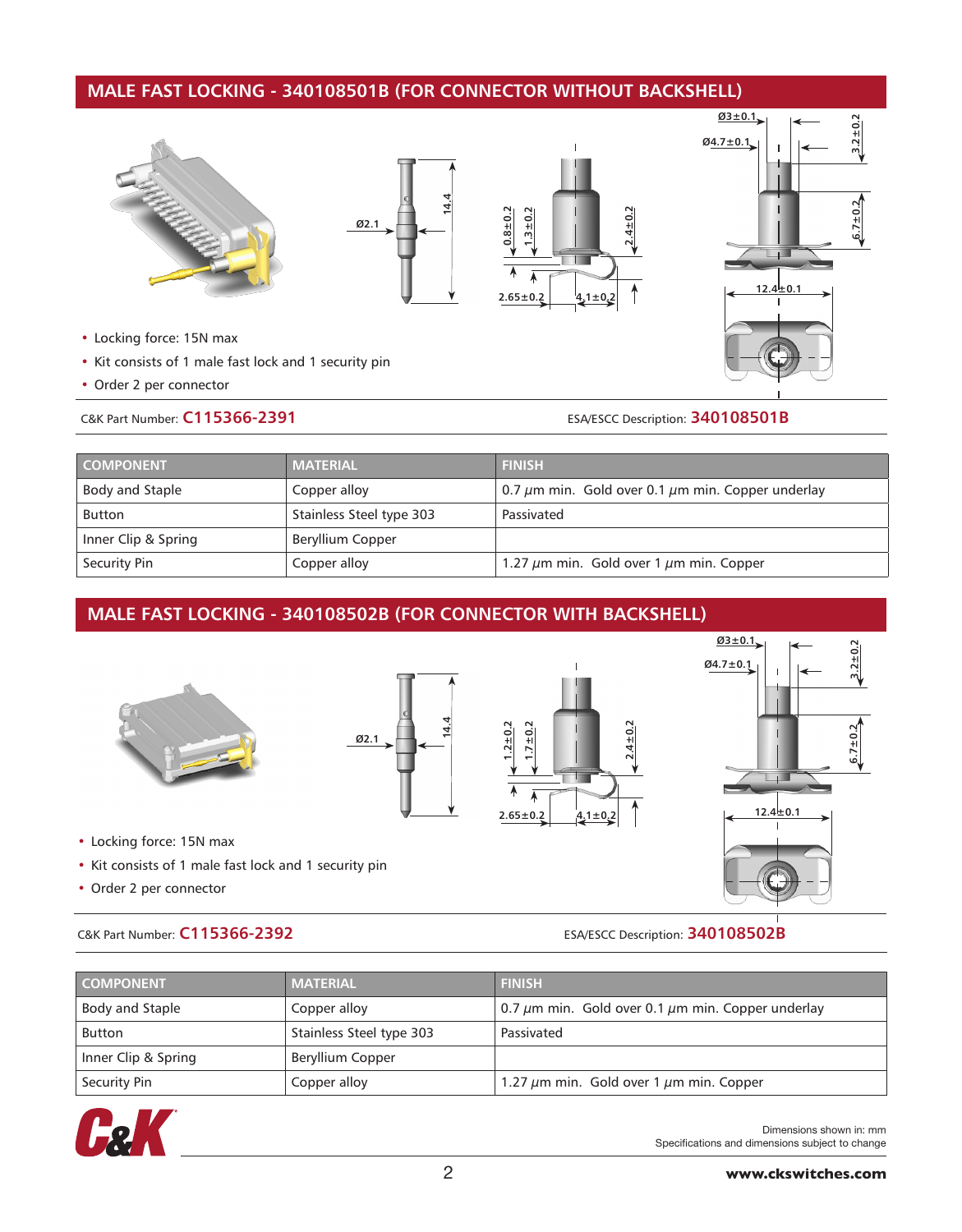## **FEMALE FAST LOCKING - 340108503B**





- Kit consists of 1 bushing and 1 washer
- Order 2 per connector

## C&K Part Number: **C115366-2393** ESA/ESCC Description: **340108503B**

| <b>COMPONENT</b> | <b>MATERIAL</b>          | <b>FINISH</b>                                               |
|------------------|--------------------------|-------------------------------------------------------------|
| Sleeve           | Copper alloy             | 0.7 $\mu$ m min. Gold over 0.1 $\mu$ m min. Copper underlay |
| Internal Clip    | <b>Beryllium Copper</b>  | 0.7 $\mu$ m min. Gold over 0.1 $\mu$ m min. Copper underlay |
| Spring           | <b>Beryllium Copper</b>  |                                                             |
| Unlock Axis      | Stainless Steel type 303 | Passivated                                                  |
| Washer           | Beryllium Copper         | 0.7 $\mu$ m min. Gold over 0.1 $\mu$ m min. Copper underlay |

## **SAVERS FAST LOCKING - 340108504B**



Used when the connector on panel is fixed with the standard ESCC 340108503 female variants



- Locking Force: 15N max
- Kit consists of 1 bushing and 1 washer
- Order 2 per connector

### C&K Part Number: **C115366-2394** ESA/ESCC Description: **340108504B**

**Cak** 

| <b>COMPONENT</b> | <b>MATERIAL</b>          | <b>FINISH</b>                                               |
|------------------|--------------------------|-------------------------------------------------------------|
| Sleeve           | Copper alloy             | 0.7 $\mu$ m min. Gold over 0.1 $\mu$ m min. Copper underlay |
| Internal Clip    | Beryllium Copper         | 0.7 $\mu$ m min. Gold over 0.1 $\mu$ m min. Copper underlay |
| Spring           | Beryllium Copper         |                                                             |
| Unlock Axis      | Stainless Steel type 303 | Passivated                                                  |
| Washer           | Beryllium Copper         | 0.7 $\mu$ m min. Gold over 0.1 $\mu$ m min. Copper underlay |

Dimensions shown in: mm Specifications and dimensions subject to change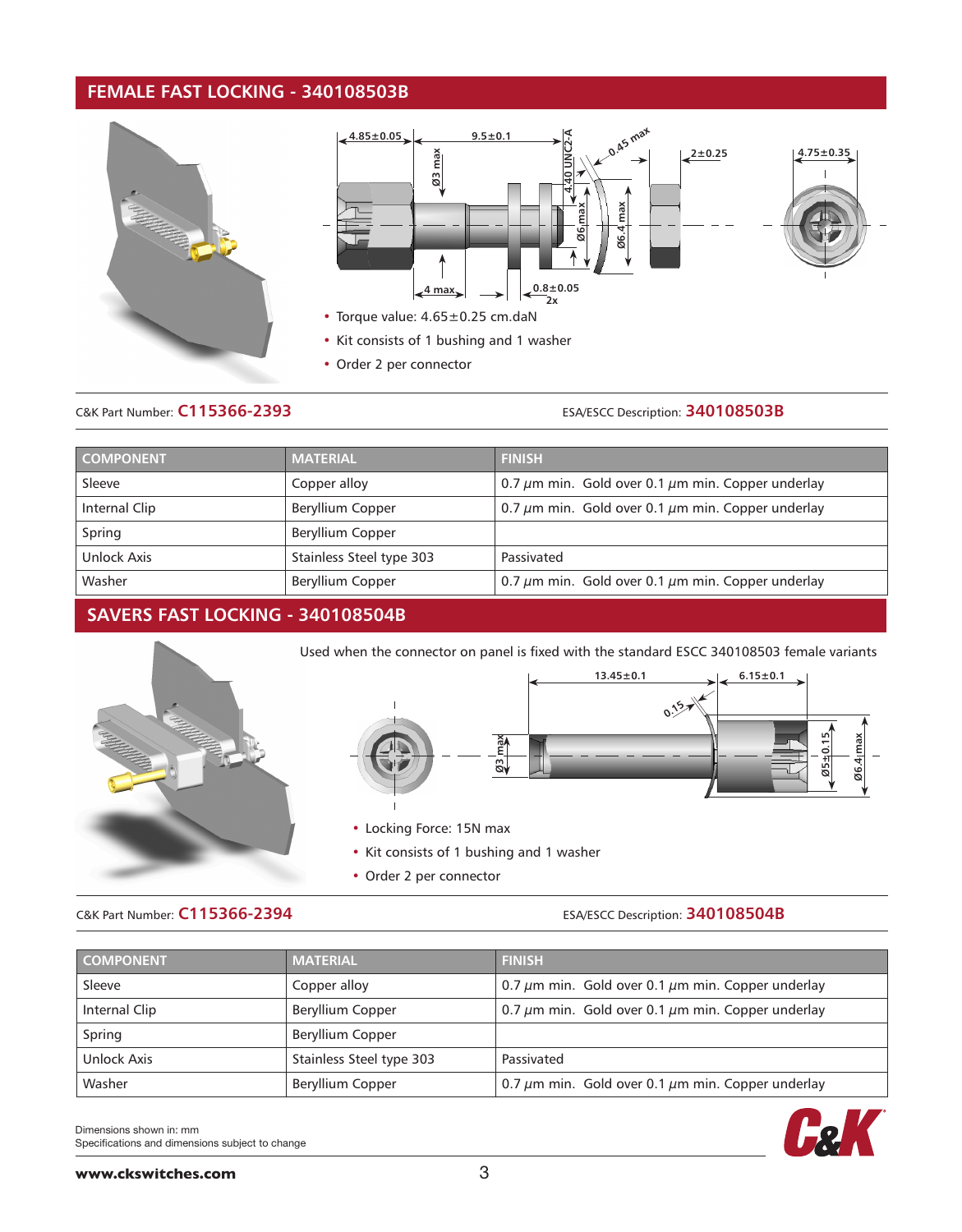## **HYBRID SAVERS FAST LOCKING - 340108505B**



Used when the connector on panel is fixed with the standard ESCC 3401022 female variants



- Torque value: 3.55±0.25 cm.daN
- Kit consists of 1 bushing
- Order 2 per connector

## C&K Part Number: **C115366-2395** ESA/ESCC Description: **340108505B**

| <b>COMPONENT</b> | <b>MATERIAL</b>  | <b>FINISH</b>                                               |
|------------------|------------------|-------------------------------------------------------------|
| Sleeve           | Copper alloy     | 0.7 $\mu$ m min. Gold over 0.1 $\mu$ m min. Copper underlay |
| Internal Clip    | Beryllium Copper | 0.7 $\mu$ m min. Gold over 0.1 $\mu$ m min. Copper underlay |

## **SECURITY PIN - 340108506B (FOR MALE FAST LOCK 340108501B & 340108502B)**







• Kit consists of 1 pin

C&K Part Number: **C115366-2397** ESA/ESCC Description: **3401085026**

| <b>LCOMPONENT</b>   | 'MATERIAL    | FINISH                                                       |
|---------------------|--------------|--------------------------------------------------------------|
| <b>Security Pin</b> | Copper alloy | 1.27 $\mu$ m min. Gold over 0.1 $\mu$ m min. Copper underlay |



Dimensions shown in: mm Specifications and dimensions subject to change